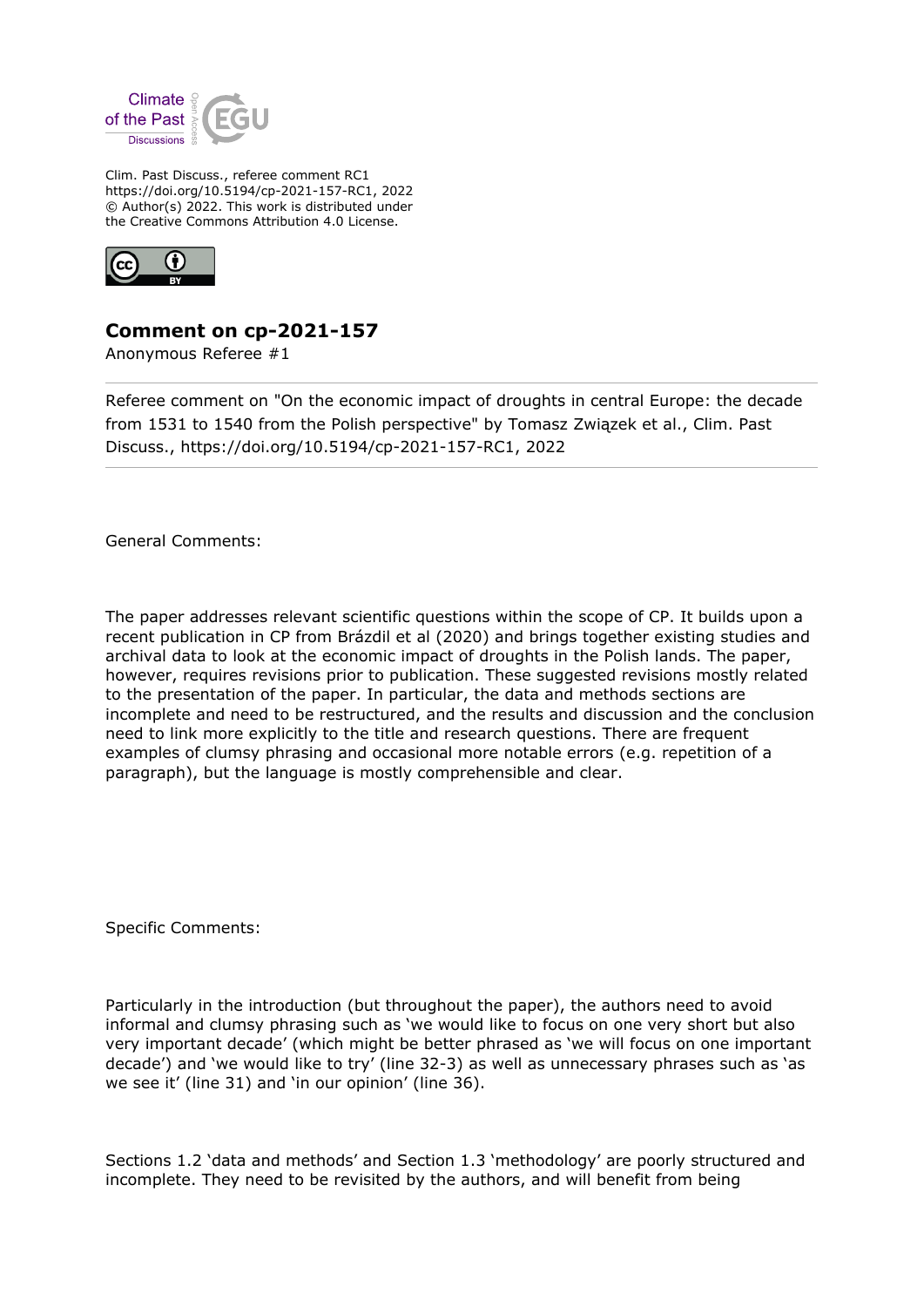rearranged into a 'data' section and a 'methodology' section. The methodology currently fails to specify what statistical analysis was undertaken. The first two paragraphs of the 'results and discussion' section (section 2, lines 130-144) might be better relocated to the methodology (section 1.3).

The 'results and discussion' section sometimes loses focus on the issue of the economic impact of droughts. The authors should consider whether they can more explicitly link their interesting source discussion to droughts throughout section 2. For example, section 2.1.2.1 at lines 262-284 explicitly links the economic evidence to droughts, but section 2.1.1, 2.1.2.2 and 2.4 lack this analysis. It would be beneficial to include a sentence which summarises what the material discussed and its analysis tells us or does not tell us about the economic impact of droughts at/around line 221, and similarly at line 310 and 495.

The conclusion should better address the research questions and statements made in the introduction. The authors state in their introduction that 'our study should possibly be treated as a comprehensive historical supplement' to Brázdil et al's (2020) paper in CP, therefore the paper should reflect explicitly on how these findings complement and add to Brázdil et al's findings. The paper could also be improved by situating the findings of this study within the wider literature. This could be done either at the end of the discussion or in the conclusion.

The contents of the paper is of good quality and interesting, but it is not matched by the presentation. The authors should reread through the manuscript considering how their discussion links back to the title, ensure they provide a full description of their methods and make sure all their sentences are unambiguous and concise. I have provided a list of technical corrections below which should help with this. These suggested revisions, while exemplifying the issues, are not exhaustive and the authors should also check thoroughly for themselves.

Technical corrections:

Abstract: The authors may find it beneficial to replace the long sentence in the abstract 'So far, the literature has been more focussed on Western and Northern Europe, while as regards the region of Central Europe, the greatest attention was paid to the Czech Republic or Hungary' with a simple statement such as (for example) 'so far Polish records have received little attention'.

Line 26: The word 'done' is not necessary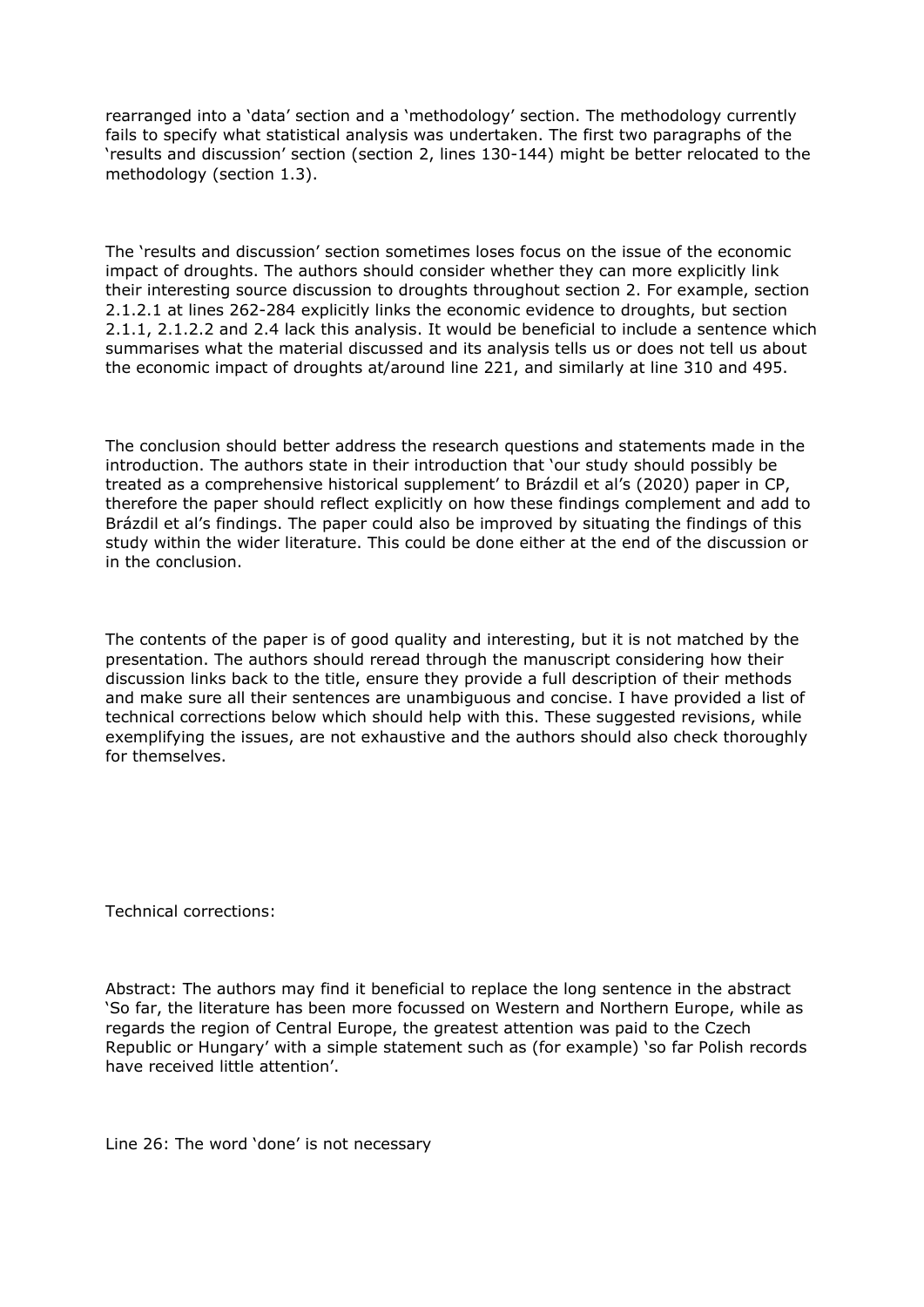Line 28: omit 'would like to', omit 'very short' (all decades are the same length!)

Line 29: omit 'very'

Line 31: omit 'as we see it' and 'possibly'

Line 32: rephrase 'we would like to' (informal/indecisive)

Line 36: omit 'in our opinion'

Lines 52-8: Is all this information necessary here?

Line 62: Rephrase sentence beginning 'The researchers'

Lines 64-6 clumsy phrasing

Lines 87-92 and 117-122: The same paragraph appears twice.

Line 91: rephrase 'trying to look at' (clumsy/indecisive)

Line 117: More detail needed. What type of quantitative analysis? What form was the data collected in?

Line 121: rephrase 'trying to look at'

Line 173-6: Long sentence, hard to read, split into two sentences.

Line 183-4: replace 'particularly important in Poland at that time from the economic point of view' with 'particularly economically important in Poland'.